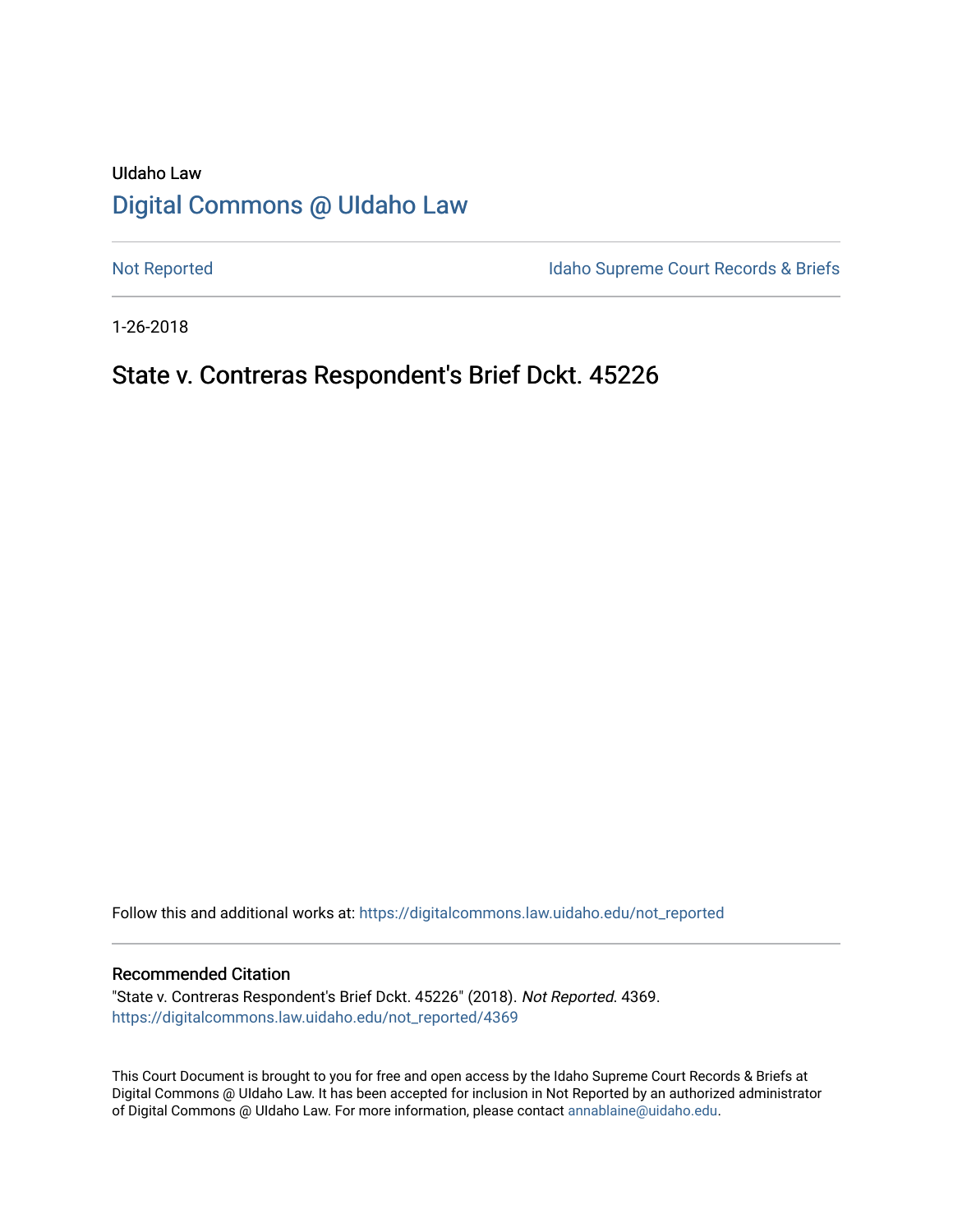LAWRENCE G. WASDEN Attorney General State of Idaho P.O. Box 83720 Boise, Idaho 83720-0010 (208) 334-4534

PAUL R. PANTHER Deputy Attorney General Chief, Criminal Law Division

LORI A. FLEMING Deputy Attorney General

### IN THE SUPREME COURT OF THE STATE OF IDAHO

| STATE OF IDAHO,          |  |
|--------------------------|--|
| Plaintiff-Respondent,    |  |
| V.                       |  |
| JORGE ALFREDO CONTRERAS, |  |
| Defendant-Appellant.     |  |
|                          |  |

NO. 45226

 Ada County Case No. CR-1998-632

RESPONDENT'S BRIEF

<u>Issue</u>

Has Contreras failed to establish that the district court erred by denying his Rule 35 motion for correction of an illegal sentence?

## Contreras Has Failed To Show Error In The District Court's Denial Of His Rule 35 Motion For Correction Of An Illegal Sentence

In 1998, Contreras was convicted of second degree murder and the district court imposed a unified life sentence, with 30 years fixed. (Judgment of Conviction, pp.59-61 (Augmentation).) Approximately 19 years later, Contreras filed a Rule 35 motion for correction of an illegal sentence, which the district court denied. (R., pp.14-21, 22-23.) Contreras filed a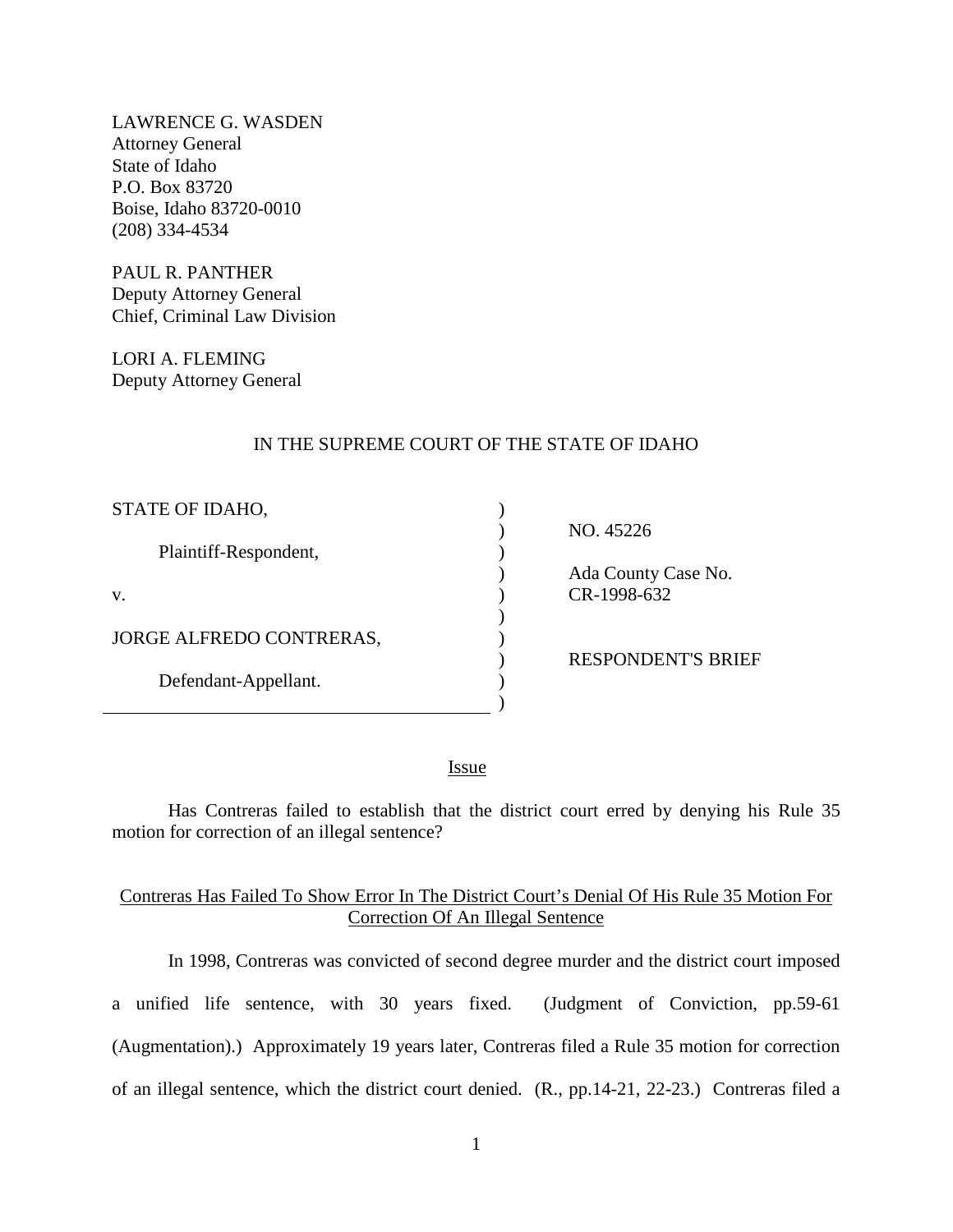notice of appeal timely from the district court's order denying his Rule 35 motion for correction of an illegal sentence. (R., pp.24-27.)

Contreras asserts that the district court erred by denying his Rule 35 motion for correction of an illegal sentence as untimely and also claims his sentence is in fact illegal because "the crime he was convicted of only carries 10 years fixed which can be extended to life." (Appellant's brief, pp.6-11.) Contreras has failed to show error in the denial of his Rule 35 motion for correction of an illegal sentence.

Pursuant to Idaho Criminal Rule 35, a district court may correct a sentence that is "illegal from the face of the record at any time." In State v. Clements, 148 Idaho 82, 87, 218 P.3d 1143, 1148 (2009), the Idaho Supreme Court held that "the interpretation of 'illegal sentence' under Rule 35 is limited to sentences that are illegal from the face of the record, i.e., those sentences that do not involve significant questions of fact nor an evidentiary hearing to determine their illegality." An illegal sentence under Rule 35 is one in excess of a statutory provision or otherwise contrary to applicable law. State v. Alsanea, 138 Idaho 733, 745, 69 P.3d 153, 165 (Ct. App. 2003).

The state concedes the district court had jurisdiction to rule on Contreras' Rule 35(a) motion. See I.C.R. 35(a) ("The court may correct a sentence that is illegal from the face of the record at any time."); State v. Wolfe, 158 Idaho 55, 62-63, 343 P.3d 497, 504-05 (2015) ("While Rule 35 provides that a defendant may only file one motion seeking a sentence reduction, there is no such limitation listed for Rule 35 motions alleging an illegal sentence." (citations omitted)). Contreras has nevertheless failed to show any basis for reversal of the order denying his motion because, contrary to Contreras' assertions, his sentence is not illegal.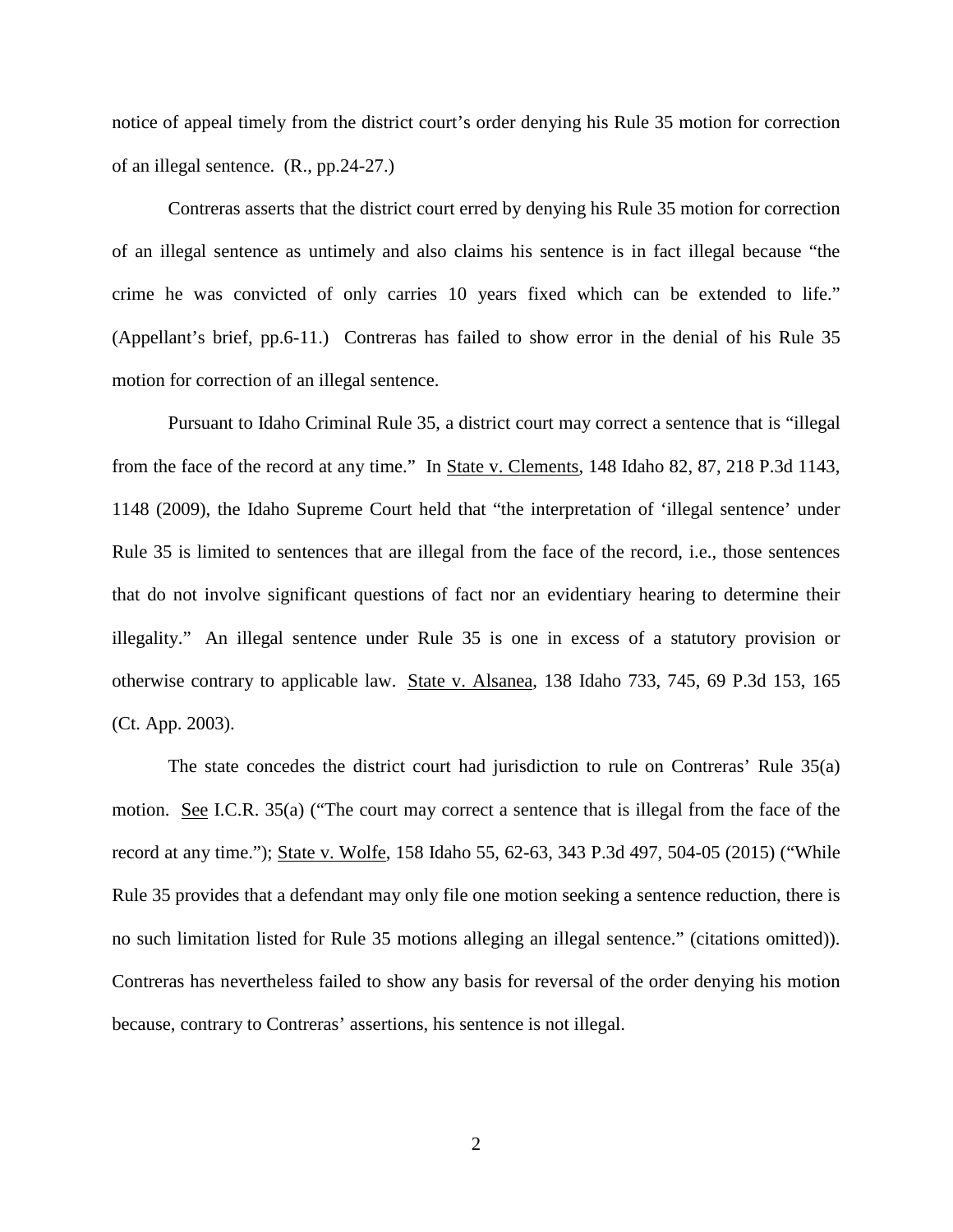Contreras was convicted of second degree murder. (Judgment of Conviction, pp.59-61 (Augmentation).) Idaho Code § 18-4004 states, in relevant part: "Every person guilty of murder of the second degree is punishable by imprisonment **not less than** ten (10) years and the imprisonment may extend to life." (Emphasis added). On appeal, Contreras interprets this statute to mean that he could only be sentenced to 10 years fixed. (Appellant's brief, pp.7-9.) Contreras is incorrect. Pursuant to the plain language of the statute, the district court was required to sentence Contreras to a mandatory minimum term of imprisonment of 10 years fixed, but had discretion to impose as sentence of up to fixed life.

As explained in State v. Griffith, 157 Idaho 409, 410, 336 P.3d 816, 817 (Ct. App. 2014), Idaho Code section 19-2513 gives a district court discretion to determine what portion of the sentence *in excess of* the mandatory fixed term will be fixed. Because I.C. § 18-4004 provides that the penalty for second degree murder is "imprisonment not less than ten (10) years and the imprisonment may extend to life," the district court was authorized, in its discretion, to determine what portion of Contreras' *in excess of the 10-year mandatory minimum fixed term* would be fixed, with a maximum allowable fixed sentence of life in prison. I.C. §§ 18-4004, 19- 2513; Griffith, 157 Idaho at 410, 336 P.3d at 817. Contreras' unified sentence of life, with 30 years fixed, for second degree murder is therefore consistent with the applicable statutes and not an illegal sentence.

Because Contreras' sentence falls within the statutory guidelines and is not in excess of a statutory provision or otherwise contrary to applicable law, Contreras has failed to show that his sentence is illegal. He has thus also failed to show any basis for reversal of the district court's order denying his Rule 35 motion for correction of an illegal sentence.